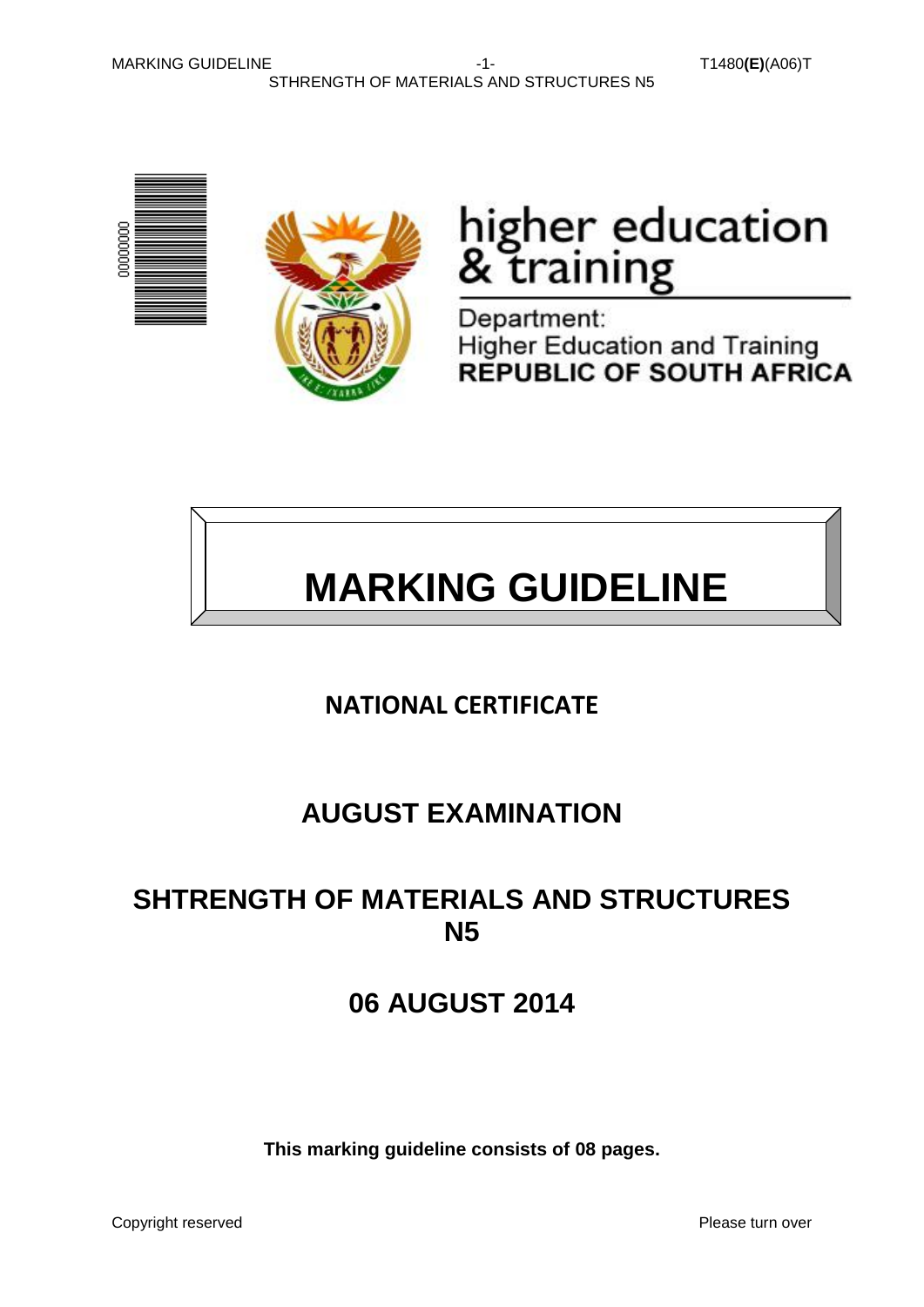#### STHRENGTH OF MATERIALS AND STRUCTURES N5

#### **QUESTION1**





Reinforcement at the bottom for a simply supported beam√ (2)

Tension at the bottom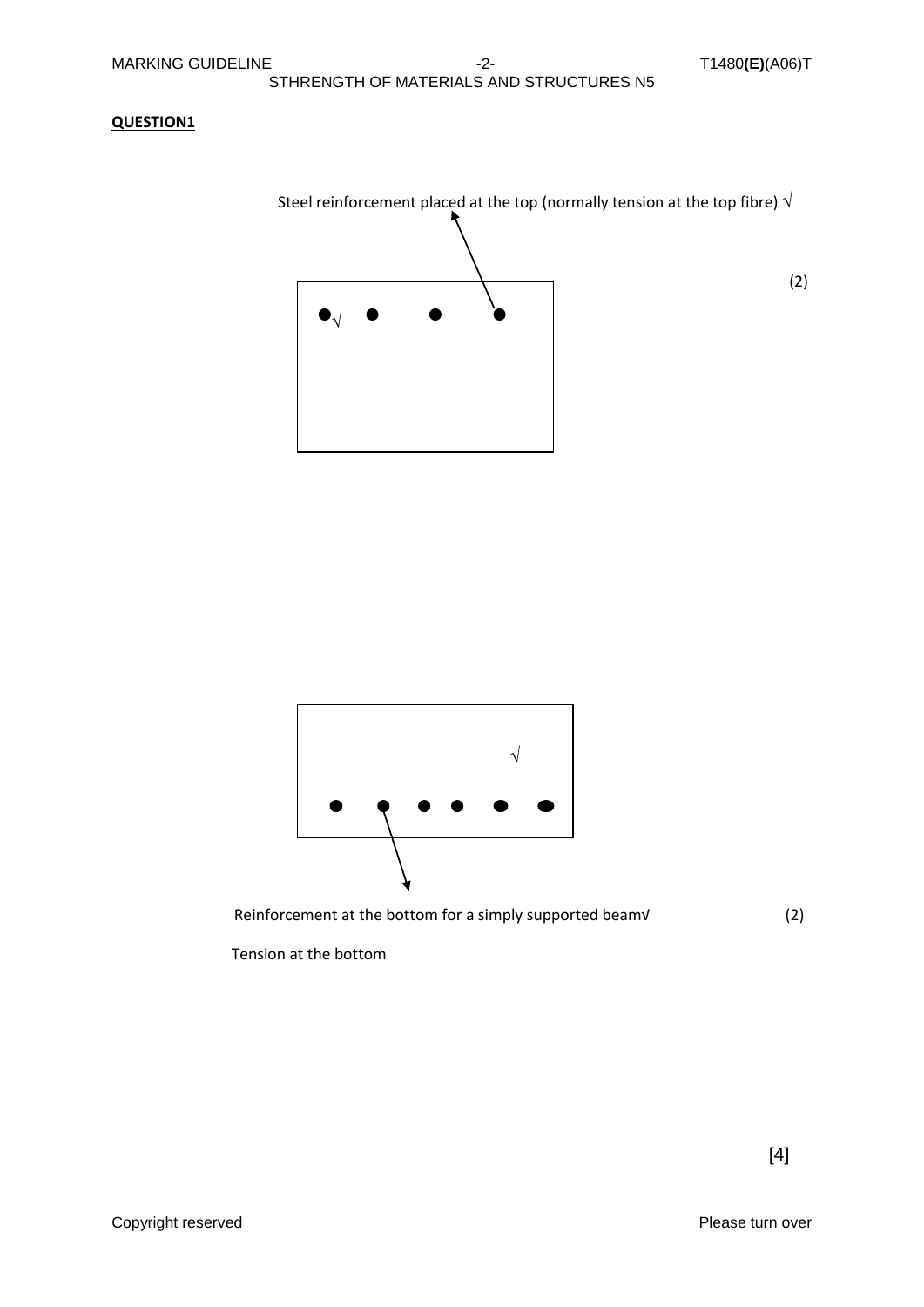#### STHRENGTH OF MATERIALS AND STRUCTURES N5

QUESTION 2

$$
2.1 \\
$$

$$
\sigma_{a\ell} = \frac{150}{2} = 75 \text{ MPa} \sqrt{\sigma_s = \frac{450}{2}} = 225 \text{ MPa} \sqrt{\sigma_c = \frac{240}{2}} = 120 \text{ MPa} \sqrt{\tag{3}}
$$

$$
2.2 \\
$$

$$
F_{al} = \sigma_{al} \times A_{al} = 75 \times \frac{\pi}{4} (45^2 - 35^2) \sqrt{}
$$
  
= 47,12kN $\sqrt{}$  (2)

$$
F_s = \sigma_s \times A_s = 225 \times \frac{\pi}{4} (30^2 - 22^2) \sqrt{}
$$
  
= 73,51kN $\sqrt{}$  (2)

$$
F_c = \sigma_c \times A_c = 120 \times \frac{\pi}{4} \times 95^2 \sqrt{ }
$$
  
= 850,59kN \sqrt{2} (2)

∴force applicable is 47,12 kN $\sqrt{ }$  (1)

#### 2.3

$$
\sigma_{al} = \frac{47,12 \times 10^3 \times 4}{\pi (45^2 - 35^2)} = 74,99 MPa\sqrt{\sigma_s} = \frac{47,12 \times 10^3 \times 4}{\pi (30^2 - 22^2)} = 144,22 MPa\sqrt{\sigma_c} = \frac{47,12 \times 10^3 \times 4}{\pi \times 952} = 26,59 MPa\sqrt{\qquad (3)}
$$

2.4 
$$
X_T = X_{al} + X_{al2} + X_s + X_c
$$
  

$$
X_T = \frac{FL}{A_1E_a} + \frac{F(80 - L)}{A_2E_a} + \frac{F100}{A_sE_s} + \frac{F \times 60}{A_cE_c}
$$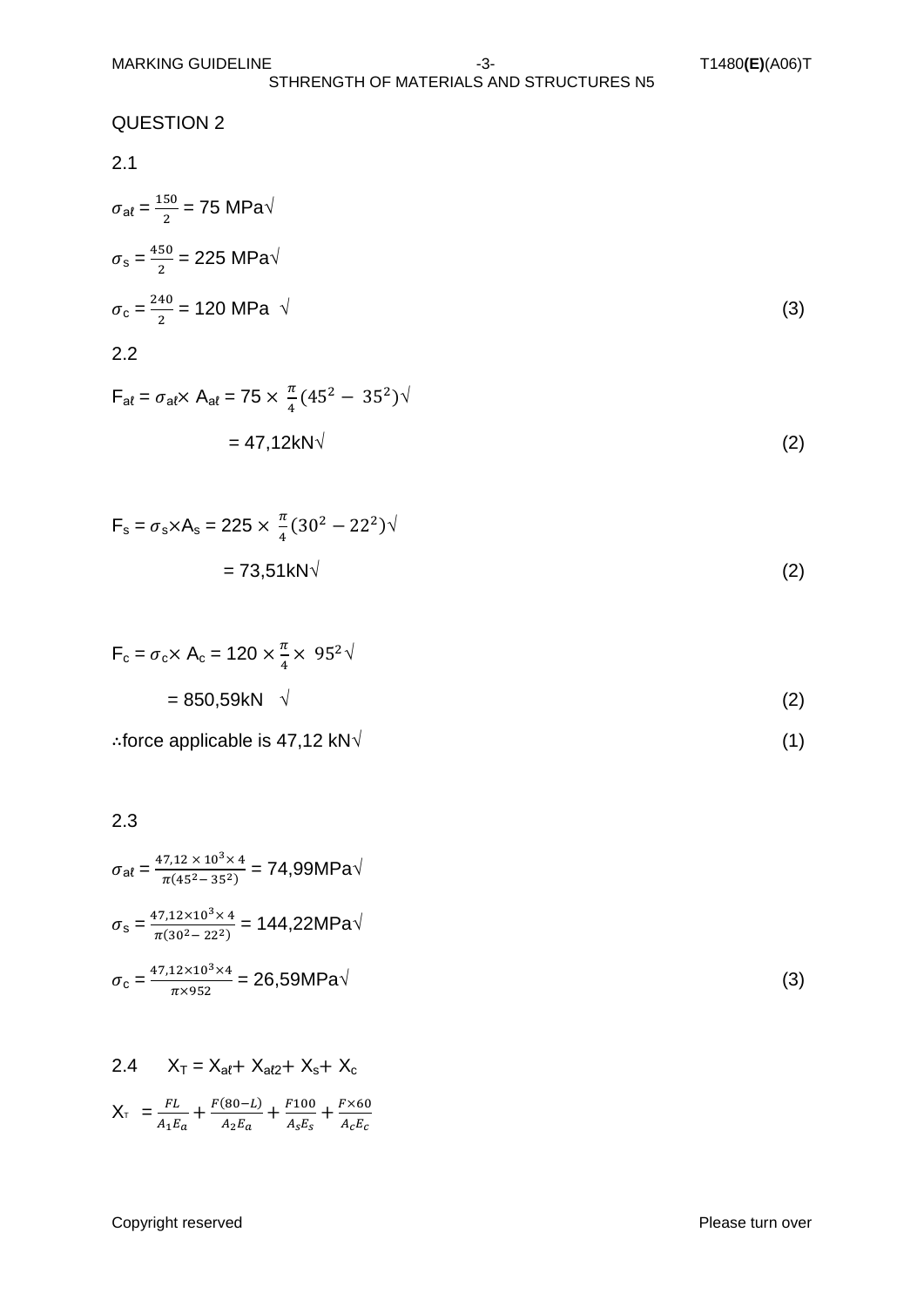MARKING GUIDELINE -4- T1480**(E)**(A06)T

#### STHRENGTH OF MATERIALS AND STRUCTURES N5

| $0.128 = \frac{47,12\times10^{3}\times4\times\ell}{\pi(45^{2}-35^{2})\times72\times10^{3}}\sqrt{1+\frac{47,12\times10^{3}\times4(80-\ell)\sqrt{147}}{\pi\times45^{2}\times72\times10^{3}}+\frac{47,12\times10^{3}\times4\times100}{\pi\times(30^{2}-22^{2})\times200\times10^{3}}}\sqrt{1+\frac{47,12\times10^{3}\times4\times60}{\pi\times95^{2}\times110\times10^{3}}}\sqrt{1+\frac{47,12\times10^{3}\times$ |        |
|----------------------------------------------------------------------------------------------------------------------------------------------------------------------------------------------------------------------------------------------------------------------------------------------------------------------------------------------------------------------------------------------------------------|--------|
| $0,128 = 1041, 58 \times 10^{-6} \ell + 32919,093 \times 10^{-6} - 411,488 \times 10^{-6} \ell + 72109,431 \times$                                                                                                                                                                                                                                                                                             |        |
| $10^{-6} + 3625,991 \times 10^{-6} \sqrt{ }$                                                                                                                                                                                                                                                                                                                                                                   | (6)    |
| 19345, $45x10^{-6} = 630,092 \times 10^{-6}$                                                                                                                                                                                                                                                                                                                                                                   |        |
| $\ell = 30.7$ mm $\sqrt$                                                                                                                                                                                                                                                                                                                                                                                       | $[19]$ |
|                                                                                                                                                                                                                                                                                                                                                                                                                |        |
| <b>QUESTION 3</b>                                                                                                                                                                                                                                                                                                                                                                                              |        |
| 3.1                                                                                                                                                                                                                                                                                                                                                                                                            |        |
| $d = 6, 05\sqrt{14}$                                                                                                                                                                                                                                                                                                                                                                                           |        |
| $= 22,64$ mm $\sqrt{ }$                                                                                                                                                                                                                                                                                                                                                                                        |        |
| Say 23 mm                                                                                                                                                                                                                                                                                                                                                                                                      |        |
| $\sigma_t$ (p-d)t = n $\frac{\pi d^2}{4} \tau$                                                                                                                                                                                                                                                                                                                                                                 |        |
| 54(p-23)14 $\sqrt{} = 2 \times \frac{\pi}{4} \times 23^2 \times 48 \sqrt{}$                                                                                                                                                                                                                                                                                                                                    |        |
| $p = 75, 76$ mm $\sqrt{ }$                                                                                                                                                                                                                                                                                                                                                                                     | (4)    |
| 3.2                                                                                                                                                                                                                                                                                                                                                                                                            |        |
| $F_t = \sigma_t(p-d)t$                                                                                                                                                                                                                                                                                                                                                                                         |        |
| $= 54\sqrt{(75.76\sqrt{-23})14} = 39.89 kN\sqrt{25}$                                                                                                                                                                                                                                                                                                                                                           | (3)    |
| $F_s = n \frac{\pi}{4} d^2 \tau$                                                                                                                                                                                                                                                                                                                                                                               |        |
| $= 2 \times \frac{\pi}{4} \times 23^{2\sqrt{}} \times 48\sqrt{ } = 39,89$ kN $\sqrt{ }$                                                                                                                                                                                                                                                                                                                        | (3)    |
| $F_c = ndt\sigma_c$                                                                                                                                                                                                                                                                                                                                                                                            |        |
| $= 2\sqrt{\times} 23 \times 14\sqrt{\times} 60 = 38,64$ kN $\sqrt{\times}$ (max applied load)                                                                                                                                                                                                                                                                                                                  | (2)    |
| 3.3                                                                                                                                                                                                                                                                                                                                                                                                            |        |
| $\eta = \frac{38640\sqrt{3}}{14 \times 75.76 \times 54} \times 100 = 67,46\%$                                                                                                                                                                                                                                                                                                                                  | (2)    |
|                                                                                                                                                                                                                                                                                                                                                                                                                | $[14]$ |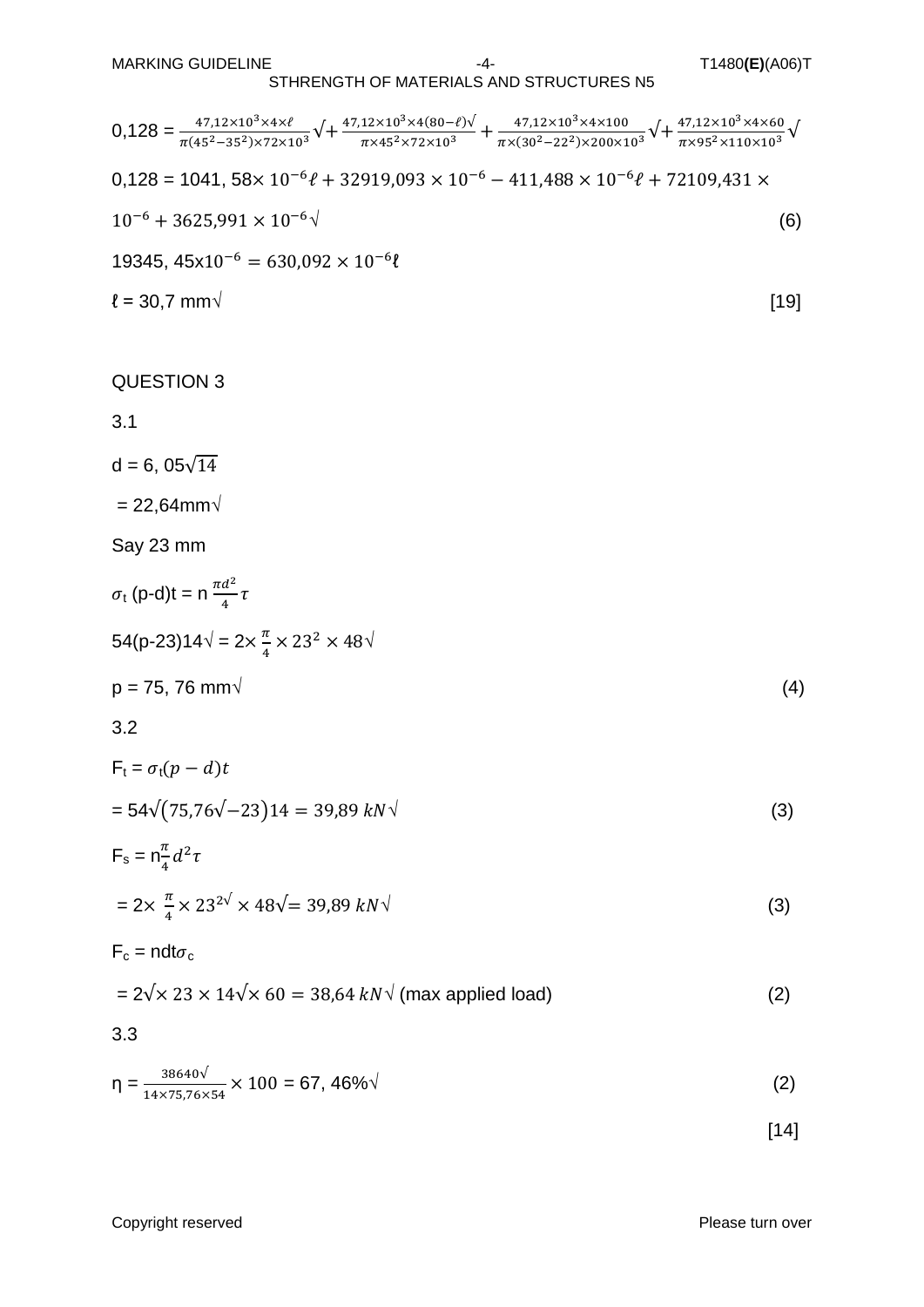#### STHRENGTH OF MATERIALS AND STRUCTURES N5

#### **QUESTION 4**

$$
CM_{L} = ACM_{L}
$$
  
\n
$$
70X2.5 + 11X 8X 4 = 8RV
$$
  
\n
$$
R=65.875kNV
$$
  
\n
$$
CM_{R} = ACM_{R}
$$
  
\n
$$
70X5.5 + 11X8X4 = 8LV
$$
  
\n
$$
L=92.125 kNV
$$
 (4)



BM at 2.5 m = 92.125x 2.5  $\sqrt{-(11x \cdot 2.5^2)/2}$  $\sqrt{2} = 195.9375$ kN.m $\sqrt{9}$  (8)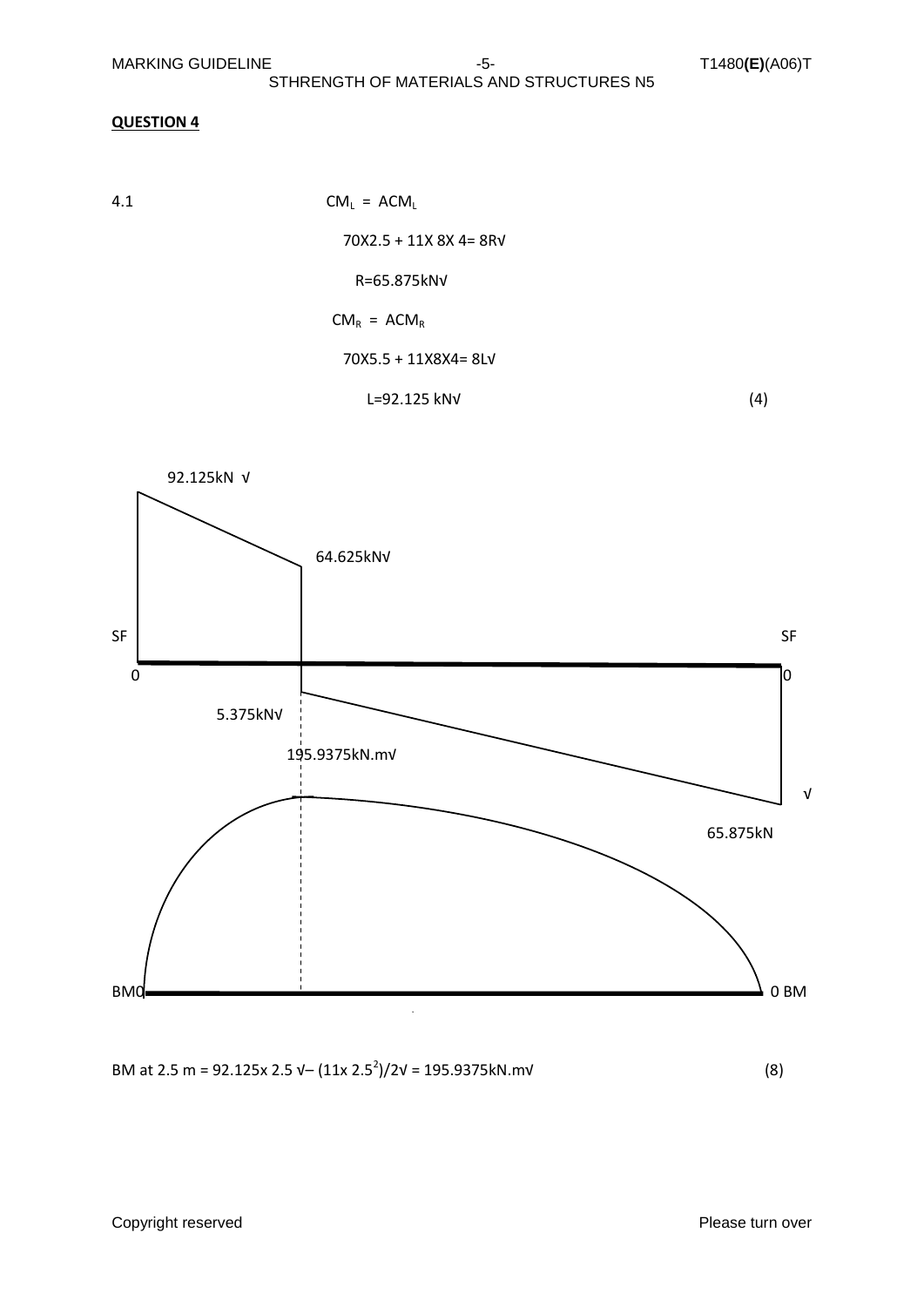4.3

$$
I_{xx}
$$
=( $\sqrt{200x\ 600^3}$ - 570<sup>3</sup>**x** 170 $\sqrt{12}$  =976,432 $x10^{-6}$ m<sup>4</sup> $\sqrt{100}$ 

$$
M/I=\sigma/Y
$$

$$
\sigma = (M \times Y_{\text{MAX}})/I = (V195.9375 \times 10^3 \times 0.3)/976.432 \times 10^{-6} \text{ V} = 60,2 \text{MPaV}
$$
 (6)

4.4 
$$
\sigma = (M \times Y_{MAX})/I = (195.9375 \times 10^3 \times 0.15 \times 10^9) / 976,432 \times 10^{-6} = 43.65 \text{MPa} \tag{2}
$$

[20]

### Copyright reserved **Please turn over the Copyright reserved** Please turn over QUESTION 5  $T = \frac{1}{2}$  $=\frac{3,6\times10^6}{3}$  $\frac{100 \times 10^{10}}{2\pi \times 210}$  = 163702,23 Nm $\sqrt{ }$  $T = \frac{\pi}{16} \tau \frac{\left(D^4 - d^4\right)}{D}$ D 163702,23 =  $\frac{\pi}{16}$  × 70 × 10<sup>6</sup>  $\left(\frac{(1.4d)^4 - d^4}{1.4d}\right)$  $\frac{a_1 - a}{1, 4d}$   $\bigvee$  $d = 180,37$  mm $\sqrt{ }$  $D = 1,4 \times 180,37$  mm  $= 252,52$  mm√  $\theta=\frac{1}{c}$  $\frac{10,2TL}{G(D^4-d^4)} \times \frac{1}{2}$  $\pi$  $(10)$  $=$  $\mathbf{1}$  $\frac{13}{10^{9}(0.25252^{4} - \theta, 180.37^{4})} \times$  $\mathbf{1}$  $\pi$  $=$  $\sqrt{0.314^0}$  $1,3 \times \frac{\pi}{10}$  $\frac{\pi}{180} = \frac{1}{8}$  $\frac{10,2\times103}{10^{9}(1,4^{4}d^{4}-d^{4})}$  $d = 68,29$  mm $\sqrt{ }$  $D = 95,61$  mm√ use 252,52mm and 180,37mm√ [10]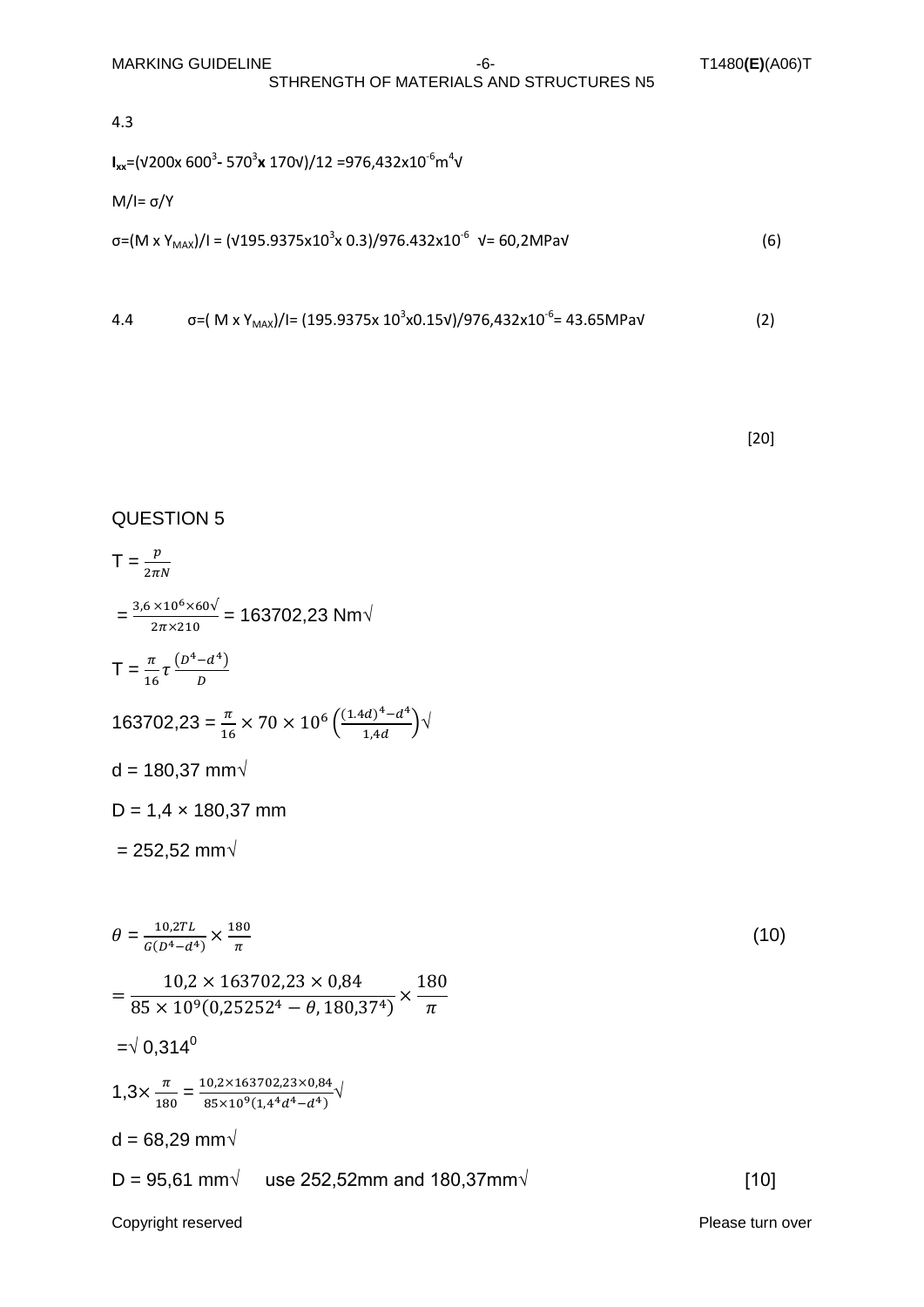QUESTION 6



- dc=577.4N( S) √
- cb=750.6N(t) √
- ab=750.6N(S) √
- ae=779.47N(t) √
- fb=664N(S) √
- ec=288.7N(t) √
- ga=750.6N(t) √
- fg=1154.77N(S) √

(8)